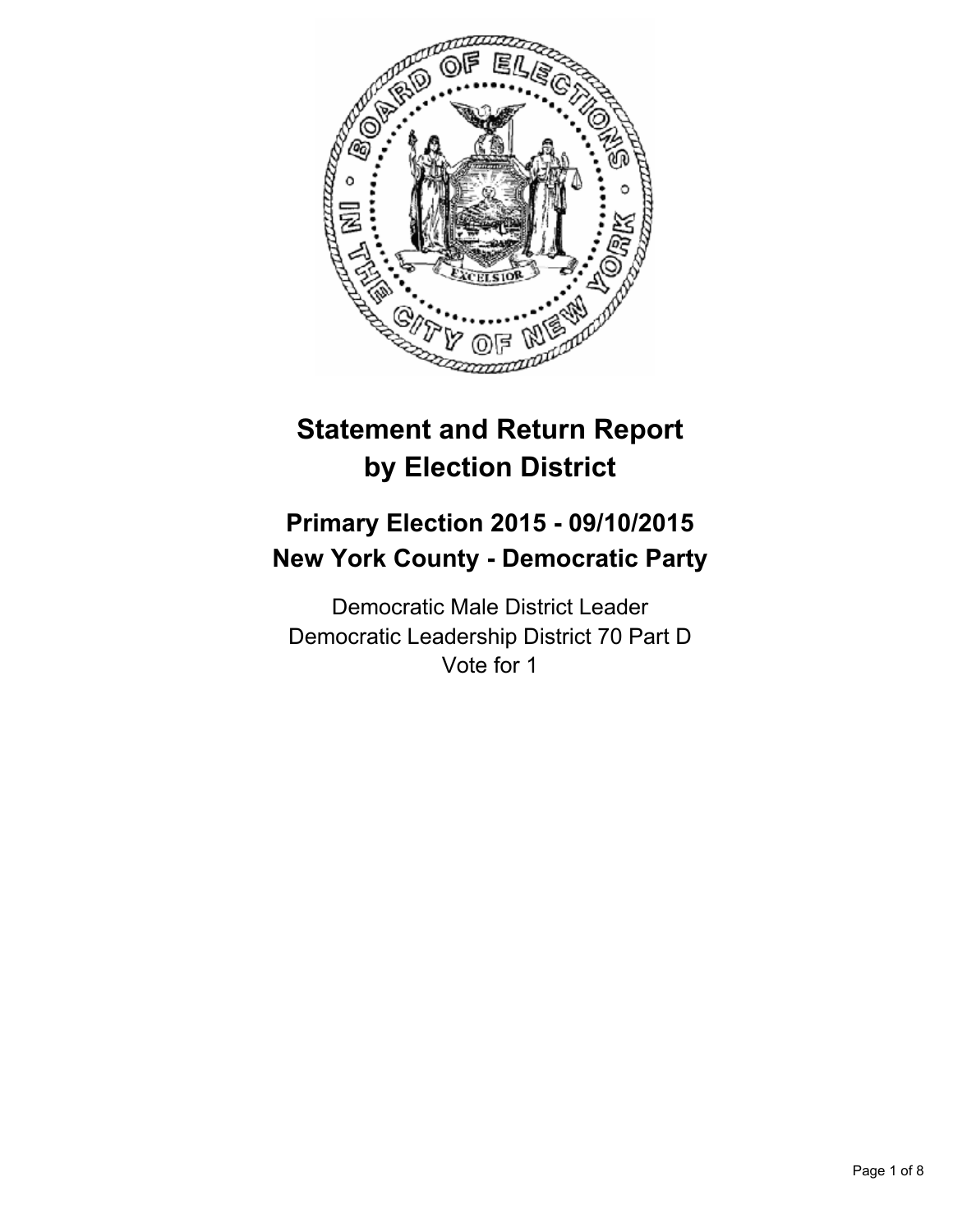

| PUBLIC COUNTER                                           | 36               |
|----------------------------------------------------------|------------------|
| ABSENTEE/MILITARY                                        | $\Omega$         |
| AFFIDAVIT                                                | 0                |
| Total Ballots                                            | 36               |
| Less - Inapplicable Federal/Special Presidential Ballots | $\Omega$         |
| <b>Total Applicable Ballots</b>                          | 36               |
| DANIEL N. CLARK                                          | 15 <sup>15</sup> |
| LANDON C. DAIS                                           | 14               |
| <b>Total Votes</b>                                       | 29               |
| Unrecorded                                               | 7                |

# **011/70**

| PUBLIC COUNTER                                           | 97       |
|----------------------------------------------------------|----------|
| ABSENTEE/MILITARY                                        | 0        |
| AFFIDAVIT                                                |          |
| Total Ballots                                            | 98       |
| Less - Inapplicable Federal/Special Presidential Ballots | $\Omega$ |
| <b>Total Applicable Ballots</b>                          | 98       |
| DANIEL N. CLARK                                          | 17       |
| LANDON C. DAIS                                           | 73       |
| <b>Total Votes</b>                                       | 90       |
| Unrecorded                                               | 8        |

## **064/70**

| <b>Total Votes</b>                                       | 0        |
|----------------------------------------------------------|----------|
| LANDON C. DAIS                                           | $\Omega$ |
| DANIEL N. CLARK                                          | 0        |
| <b>Total Applicable Ballots</b>                          | 0        |
| Less - Inapplicable Federal/Special Presidential Ballots | 0        |
| <b>Total Ballots</b>                                     | 0        |
| <b>AFFIDAVIT</b>                                         | 0        |
| ABSENTEE/MILITARY                                        | 0        |
| PUBLIC COUNTER                                           | 0        |

| <b>PUBLIC COUNTER</b>                                    | 11 |
|----------------------------------------------------------|----|
| ABSENTEE/MILITARY                                        | 2  |
| AFFIDAVIT                                                | 0  |
| <b>Total Ballots</b>                                     | 13 |
| Less - Inapplicable Federal/Special Presidential Ballots | 0  |
| <b>Total Applicable Ballots</b>                          | 13 |
| DANIEL N. CLARK                                          | 11 |
| LANDON C. DAIS                                           |    |
| <b>Total Votes</b>                                       | 12 |
| Unrecorded                                               |    |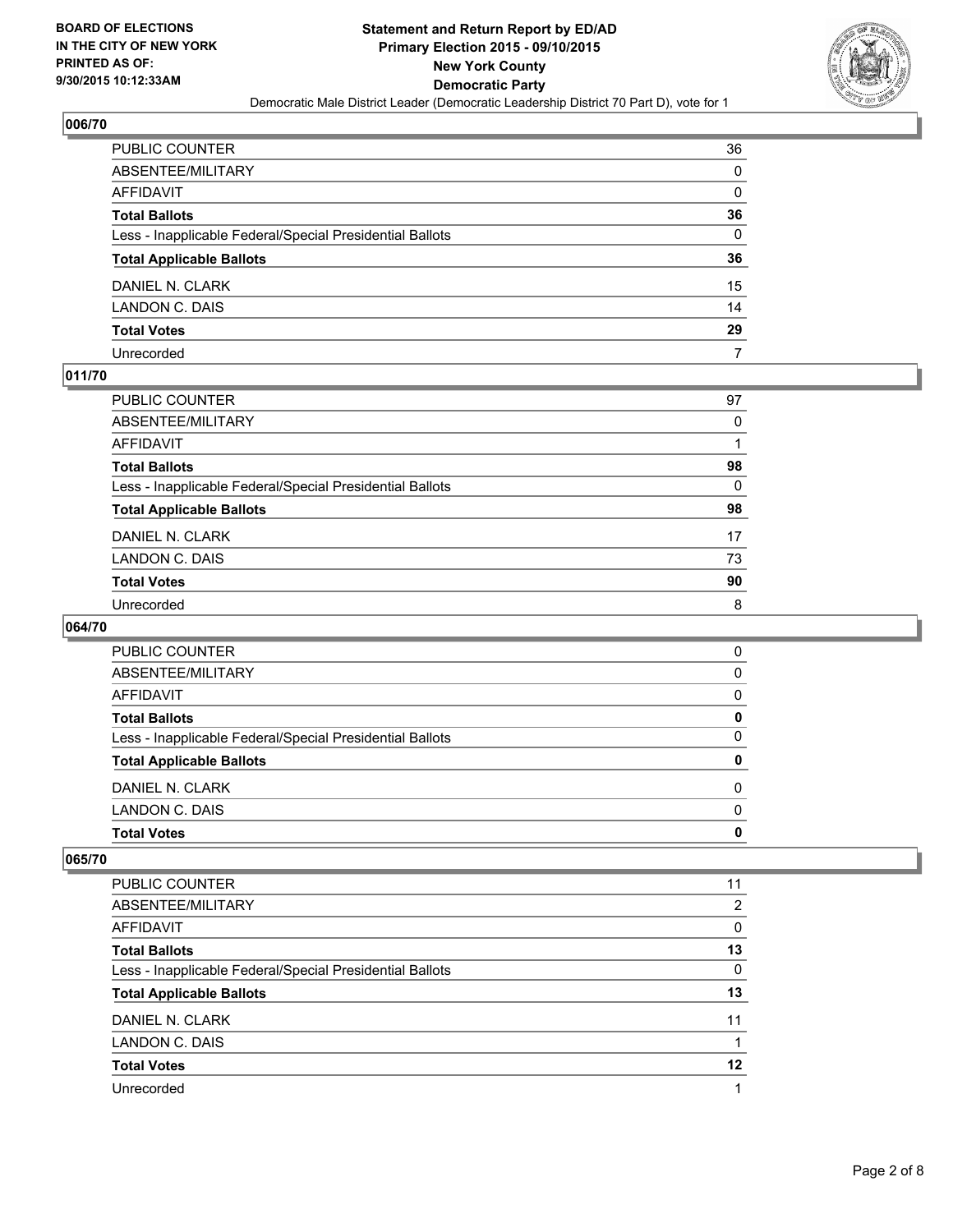

| PUBLIC COUNTER                                           | 0            |
|----------------------------------------------------------|--------------|
| ABSENTEE/MILITARY                                        | $\mathbf{0}$ |
| AFFIDAVIT                                                | 0            |
| Total Ballots                                            | 0            |
| Less - Inapplicable Federal/Special Presidential Ballots | 0            |
| <b>Total Applicable Ballots</b>                          | $\mathbf{0}$ |
| DANIEL N. CLARK                                          | 0            |
| LANDON C. DAIS                                           | $\Omega$     |
| Total Votes                                              | $\mathbf{0}$ |

# **067/70**

| PUBLIC COUNTER                                           | 14              |
|----------------------------------------------------------|-----------------|
| ABSENTEE/MILITARY                                        |                 |
| AFFIDAVIT                                                | 0               |
| Total Ballots                                            | 15              |
| Less - Inapplicable Federal/Special Presidential Ballots | $\Omega$        |
| <b>Total Applicable Ballots</b>                          | 15              |
| DANIEL N. CLARK                                          | 12 <sup>2</sup> |
| LANDON C. DAIS                                           | $\mathbf{0}$    |
| Total Votes                                              | 12              |
| Unrecorded                                               | 3               |
|                                                          |                 |

# **068/70**

| PUBLIC COUNTER                                           | 16              |
|----------------------------------------------------------|-----------------|
| ABSENTEE/MILITARY                                        | 4               |
| <b>AFFIDAVIT</b>                                         | $\Omega$        |
| <b>Total Ballots</b>                                     | 20              |
| Less - Inapplicable Federal/Special Presidential Ballots | 0               |
| <b>Total Applicable Ballots</b>                          | 20              |
| DANIEL N. CLARK                                          | 12 <sup>2</sup> |
| LANDON C. DAIS                                           | $\overline{4}$  |
| <b>Total Votes</b>                                       | 16              |
| Unrecorded                                               | 4               |

| <b>PUBLIC COUNTER</b>                                    | 34       |
|----------------------------------------------------------|----------|
| ABSENTEE/MILITARY                                        | 2        |
| <b>AFFIDAVIT</b>                                         | 0        |
| <b>Total Ballots</b>                                     | 36       |
| Less - Inapplicable Federal/Special Presidential Ballots | $\Omega$ |
| <b>Total Applicable Ballots</b>                          | 36       |
| DANIEL N. CLARK                                          | 23       |
| LANDON C. DAIS                                           | 3        |
| <b>Total Votes</b>                                       | 26       |
| Unrecorded                                               | 10       |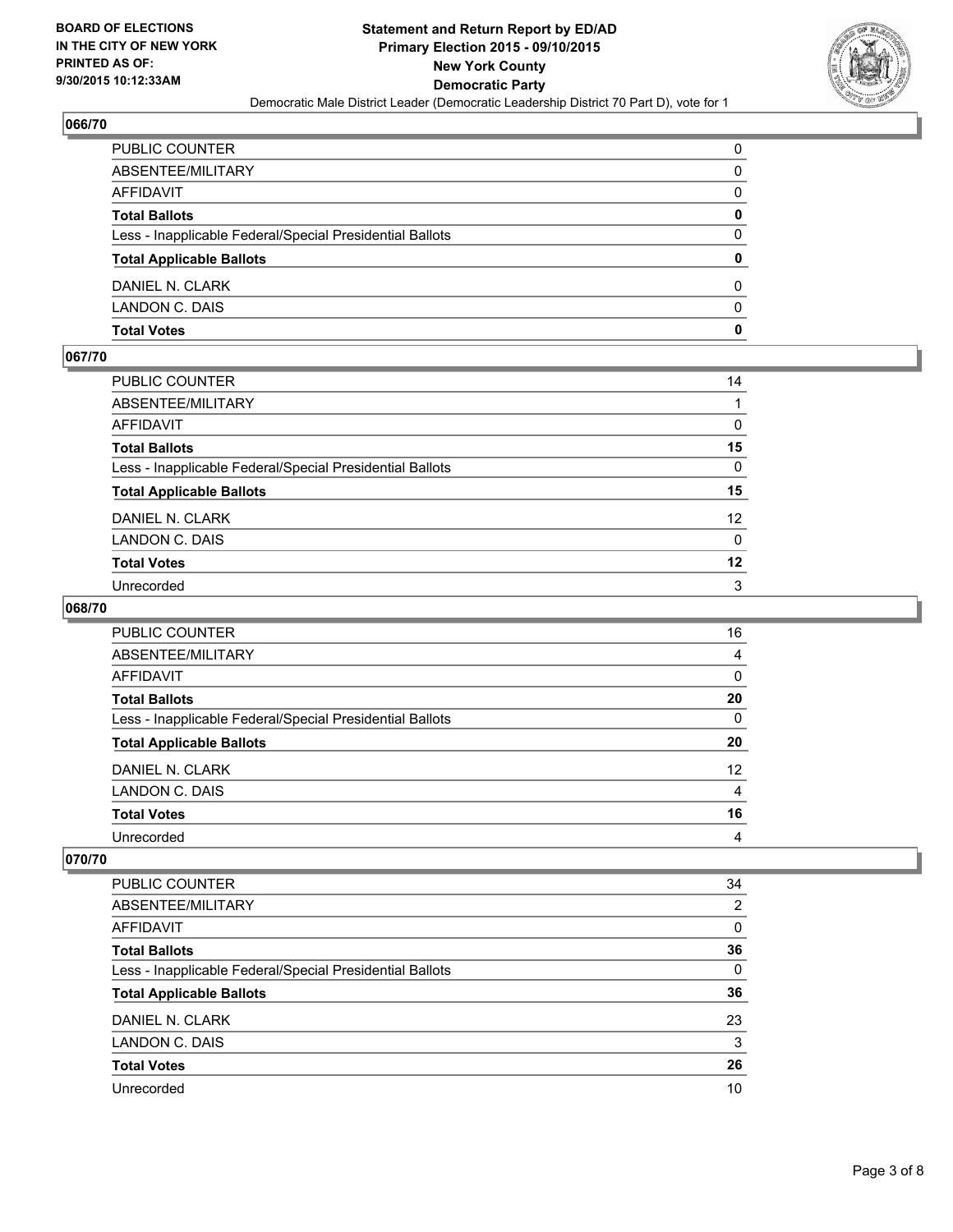

| PUBLIC COUNTER                                           | 86             |
|----------------------------------------------------------|----------------|
| ABSENTEE/MILITARY                                        | $\mathbf{0}$   |
| AFFIDAVIT                                                | $\overline{2}$ |
| Total Ballots                                            | 88             |
| Less - Inapplicable Federal/Special Presidential Ballots | $\mathbf{0}$   |
| <b>Total Applicable Ballots</b>                          | 88             |
| DANIEL N. CLARK                                          | 40             |
| LANDON C. DAIS                                           | 20             |
| <b>Total Votes</b>                                       | 60             |
| Unrecorded                                               | 28             |

# **072/70**

| PUBLIC COUNTER                                           | 101            |
|----------------------------------------------------------|----------------|
| ABSENTEE/MILITARY                                        | 2              |
| AFFIDAVIT                                                | $\overline{4}$ |
| Total Ballots                                            | 107            |
| Less - Inapplicable Federal/Special Presidential Ballots | 0              |
| <b>Total Applicable Ballots</b>                          | 107            |
| DANIEL N. CLARK                                          | 55             |
| LANDON C. DAIS                                           | 21             |
| <b>Total Votes</b>                                       | 76             |
| Unrecorded                                               | 31             |

## **073/70**

| PUBLIC COUNTER                                           | 11 |
|----------------------------------------------------------|----|
| ABSENTEE/MILITARY                                        | 2  |
| AFFIDAVIT                                                | 0  |
| <b>Total Ballots</b>                                     | 13 |
| Less - Inapplicable Federal/Special Presidential Ballots | 0  |
| <b>Total Applicable Ballots</b>                          | 13 |
| DANIEL N. CLARK                                          | 3  |
| LANDON C. DAIS                                           | 3  |
| <b>Total Votes</b>                                       | 6  |
| Unrecorded                                               |    |
|                                                          |    |

| <b>PUBLIC COUNTER</b>                                    | 61 |
|----------------------------------------------------------|----|
| ABSENTEE/MILITARY                                        | 9  |
| <b>AFFIDAVIT</b>                                         | 0  |
| <b>Total Ballots</b>                                     | 70 |
| Less - Inapplicable Federal/Special Presidential Ballots | 0  |
| <b>Total Applicable Ballots</b>                          | 70 |
| DANIEL N. CLARK                                          | 46 |
|                                                          |    |
| LANDON C. DAIS                                           | 13 |
| <b>Total Votes</b>                                       | 59 |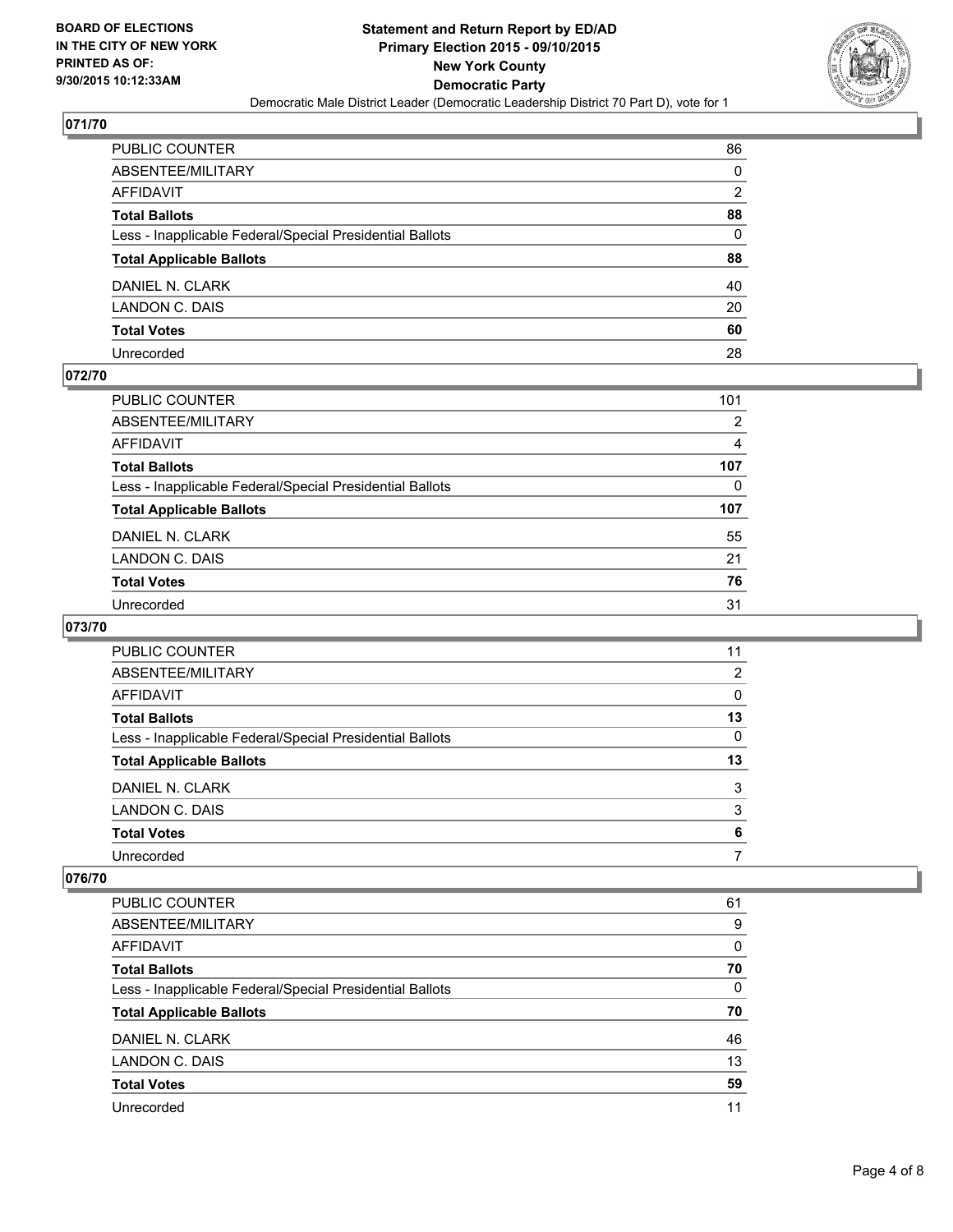

| PUBLIC COUNTER                                           | 50           |
|----------------------------------------------------------|--------------|
| ABSENTEE/MILITARY                                        |              |
| AFFIDAVIT                                                | 0            |
| Total Ballots                                            | 51           |
| Less - Inapplicable Federal/Special Presidential Ballots | $\mathbf{0}$ |
| <b>Total Applicable Ballots</b>                          | 51           |
| DANIEL N. CLARK                                          | 33           |
| LANDON C. DAIS                                           | 5            |
| <b>Total Votes</b>                                       | 38           |
| Unrecorded                                               | 13           |

# **078/70**

| PUBLIC COUNTER                                           | 11           |
|----------------------------------------------------------|--------------|
| ABSENTEE/MILITARY                                        | 0            |
| AFFIDAVIT                                                | 0            |
| Total Ballots                                            | 11           |
| Less - Inapplicable Federal/Special Presidential Ballots | $\mathbf{0}$ |
|                                                          | 11           |
| <b>Total Applicable Ballots</b>                          |              |
| DANIEL N. CLARK                                          | 6            |
| LANDON C. DAIS                                           |              |
| <b>Total Votes</b>                                       |              |
| Unrecorded                                               | 4            |

# **079/70**

| PUBLIC COUNTER                                           | 13 |
|----------------------------------------------------------|----|
| ABSENTEE/MILITARY                                        |    |
| AFFIDAVIT                                                | 0  |
| <b>Total Ballots</b>                                     | 14 |
| Less - Inapplicable Federal/Special Presidential Ballots | 0  |
| <b>Total Applicable Ballots</b>                          | 14 |
| DANIEL N. CLARK                                          | 6  |
| LANDON C. DAIS                                           |    |
| <b>Total Votes</b>                                       | 13 |
| Unrecorded                                               |    |
|                                                          |    |

| <b>PUBLIC COUNTER</b>                                    | 17 |
|----------------------------------------------------------|----|
| ABSENTEE/MILITARY                                        | 0  |
| <b>AFFIDAVIT</b>                                         | 0  |
| <b>Total Ballots</b>                                     | 17 |
| Less - Inapplicable Federal/Special Presidential Ballots | 0  |
| <b>Total Applicable Ballots</b>                          | 17 |
| DANIEL N. CLARK                                          | 6  |
| LANDON C. DAIS                                           | 9  |
|                                                          |    |
| <b>Total Votes</b>                                       | 15 |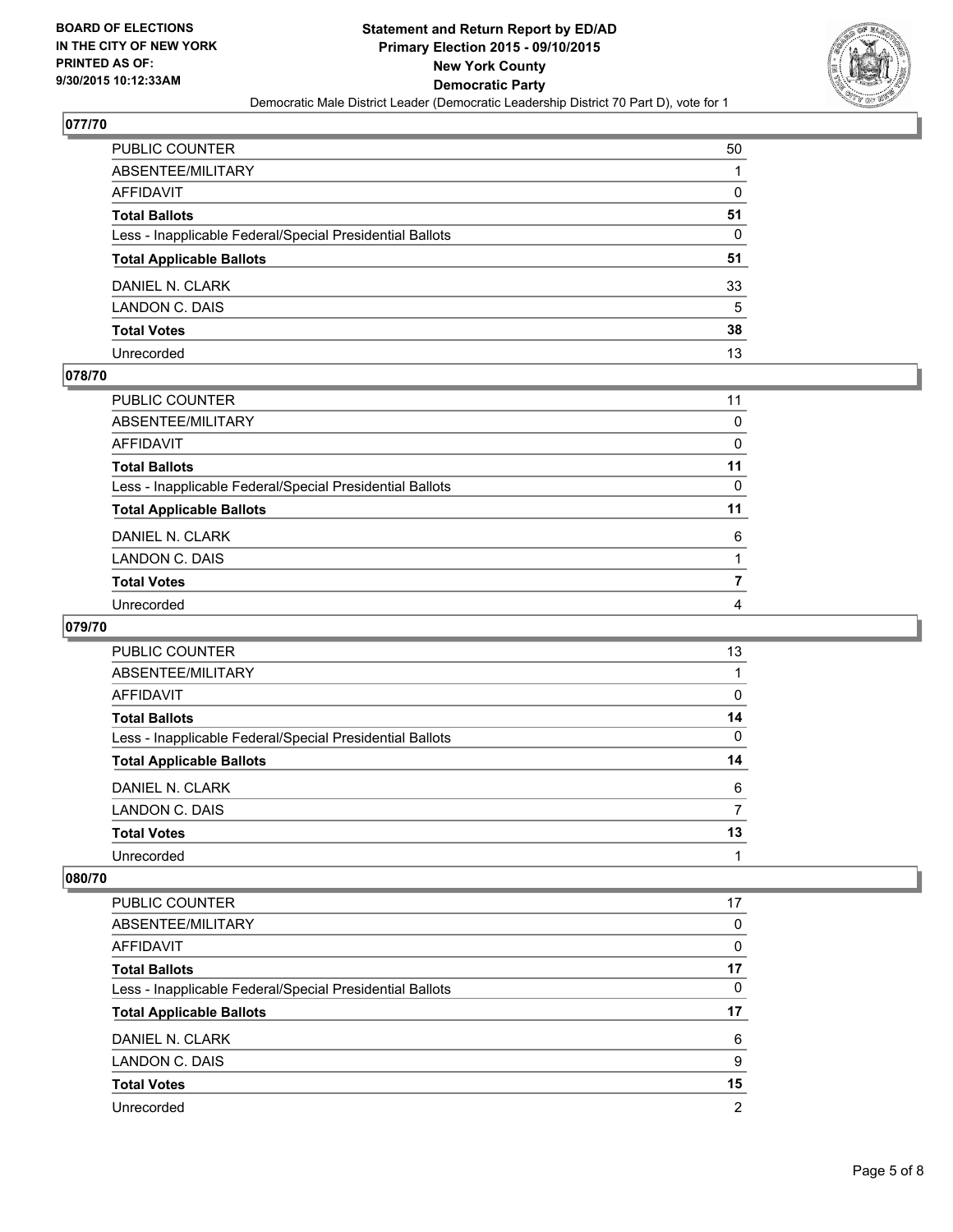

| PUBLIC COUNTER                                           | 8 |
|----------------------------------------------------------|---|
| ABSENTEE/MILITARY                                        |   |
| AFFIDAVIT                                                | 0 |
| Total Ballots                                            | 9 |
| Less - Inapplicable Federal/Special Presidential Ballots | 0 |
| <b>Total Applicable Ballots</b>                          | 9 |
| DANIEL N. CLARK                                          | 4 |
| LANDON C. DAIS                                           | 2 |
| <b>Total Votes</b>                                       | 6 |
| Unrecorded                                               | 3 |

# **082/70**

| PUBLIC COUNTER                                           | 11             |
|----------------------------------------------------------|----------------|
| ABSENTEE/MILITARY                                        | $\Omega$       |
| AFFIDAVIT                                                | 0              |
| <b>Total Ballots</b>                                     | 11             |
| Less - Inapplicable Federal/Special Presidential Ballots | 0              |
| <b>Total Applicable Ballots</b>                          | 11             |
| DANIEL N. CLARK                                          | 8              |
| LANDON C. DAIS                                           |                |
| <b>Total Votes</b>                                       | 9              |
| Unrecorded                                               | $\overline{2}$ |

#### **083/70**

| PUBLIC COUNTER                                           | 9  |
|----------------------------------------------------------|----|
| ABSENTEE/MILITARY                                        |    |
| AFFIDAVIT                                                | 0  |
| <b>Total Ballots</b>                                     | 10 |
| Less - Inapplicable Federal/Special Presidential Ballots | 0  |
| <b>Total Applicable Ballots</b>                          | 10 |
| DANIEL N. CLARK                                          | 5  |
| LANDON C. DAIS                                           | 2  |
| <b>Total Votes</b>                                       |    |
| Unrecorded                                               | 3  |
|                                                          |    |

| <b>PUBLIC COUNTER</b>                                    | 17 |
|----------------------------------------------------------|----|
| ABSENTEE/MILITARY                                        | 0  |
| <b>AFFIDAVIT</b>                                         | 0  |
| <b>Total Ballots</b>                                     | 17 |
| Less - Inapplicable Federal/Special Presidential Ballots | 0  |
| <b>Total Applicable Ballots</b>                          | 17 |
| DANIEL N. CLARK                                          |    |
| LANDON C. DAIS                                           | 4  |
| <b>Total Votes</b>                                       | 11 |
| Unrecorded                                               | 6  |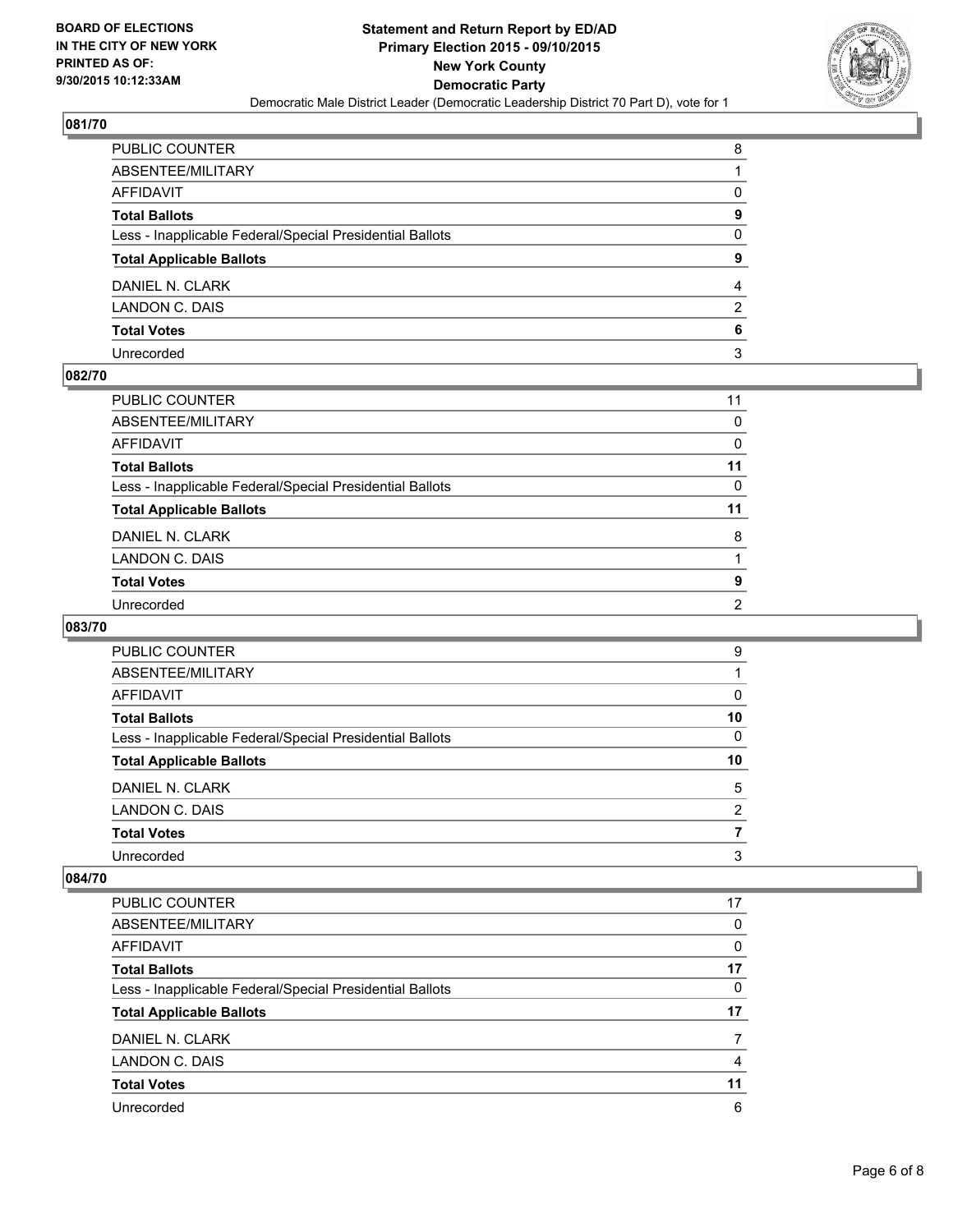

| PUBLIC COUNTER                                           | 154 |
|----------------------------------------------------------|-----|
| ABSENTEE/MILITARY                                        | 2   |
| AFFIDAVIT                                                | 3   |
| Total Ballots                                            | 159 |
| Less - Inapplicable Federal/Special Presidential Ballots | 0   |
| <b>Total Applicable Ballots</b>                          | 159 |
| DANIEL N. CLARK                                          | 108 |
| LANDON C. DAIS                                           | 28  |
| <b>Total Votes</b>                                       | 136 |
| Unrecorded                                               | 23  |

#### **091/70**

| PUBLIC COUNTER                                           | 15 <sup>15</sup> |
|----------------------------------------------------------|------------------|
| ABSENTEE/MILITARY                                        |                  |
| AFFIDAVIT                                                | 0                |
| <b>Total Ballots</b>                                     | 16               |
| Less - Inapplicable Federal/Special Presidential Ballots | 0                |
| <b>Total Applicable Ballots</b>                          | 16               |
| DANIEL N. CLARK                                          | 6                |
| LANDON C. DAIS                                           | 5                |
| WILLIAM ALLEN (WRITE-IN)                                 | 1                |
| <b>Total Votes</b>                                       | 12               |
| Unrecorded                                               | 4                |

| <b>PUBLIC COUNTER</b>                                    | 0        |
|----------------------------------------------------------|----------|
| ABSENTEE/MILITARY                                        | 0        |
| AFFIDAVIT                                                | 0        |
| <b>Total Ballots</b>                                     | 0        |
| Less - Inapplicable Federal/Special Presidential Ballots | 0        |
| <b>Total Applicable Ballots</b>                          | 0        |
| DANIEL N. CLARK                                          | $\Omega$ |
| LANDON C. DAIS                                           | $\Omega$ |
| <b>Total Votes</b>                                       | 0        |
|                                                          |          |